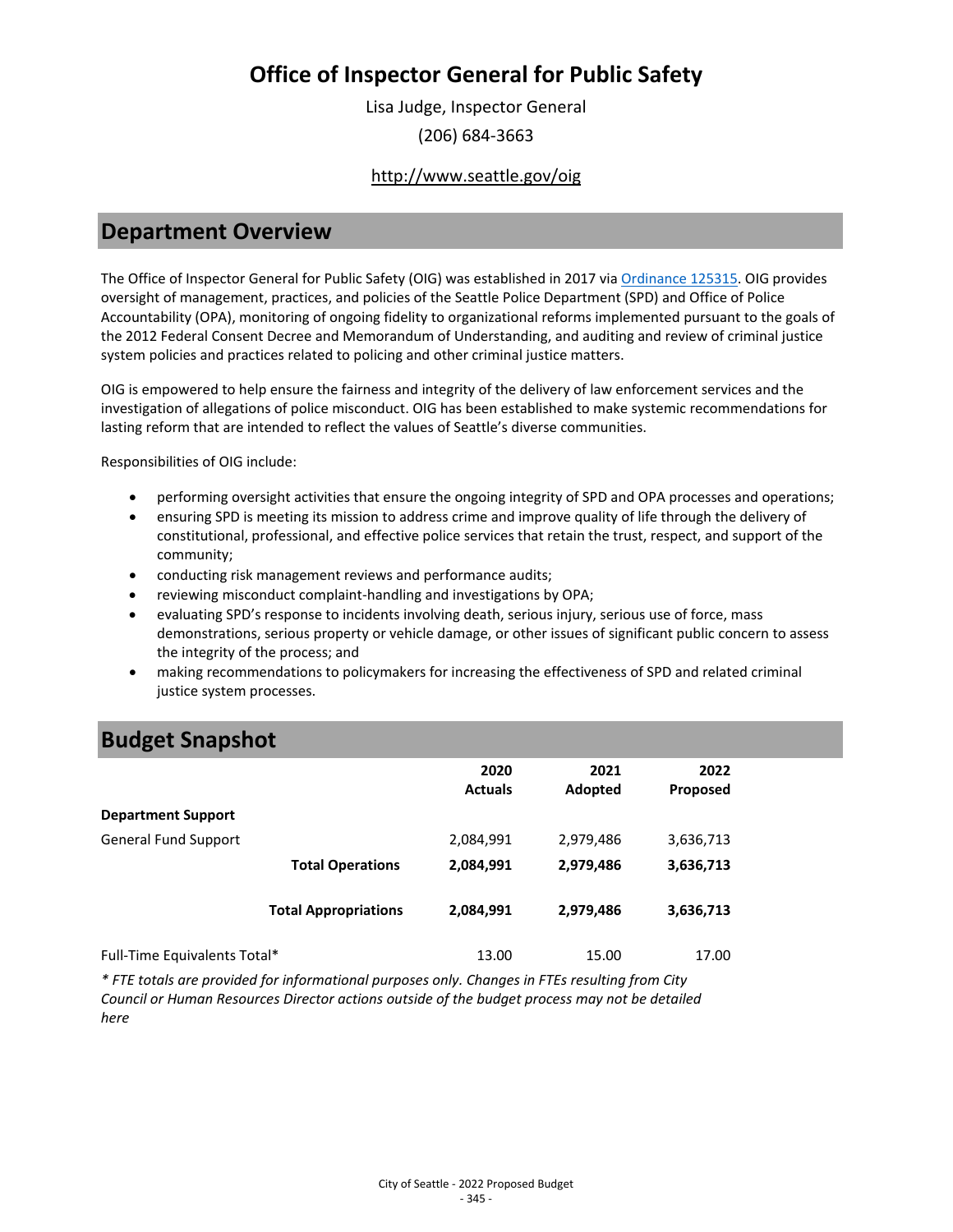## **Budget Overview**

The Office of Inspector General (OIG) 2022 Proposed Budget establishes a position and consultant funding to begin surveillance reviews of technologies that have been approved by City Council per the Seattle Municipal Code Chapter 14.18. Position authority and funding for one investigator position is also added to increase the capacity of the investigation unit. The budget is also adjusted for minor Citywide technical changes which are described below.

## **Incremental Budget Changes**

### **Office of Inspector General for Public Safety**

|                                                     | <b>Dollars</b> | <b>FTE</b> |
|-----------------------------------------------------|----------------|------------|
| 2021 Adopted Budget                                 | 2,979,486      | 15.00      |
| <b>Baseline</b>                                     |                |            |
| Citywide Adjustments for Standard Cost Changes      | 46,503         |            |
| Final Position Determination of 2021 Position       | 14,704         |            |
| <b>Proposed Operating</b>                           |                |            |
| <b>Staffing Surveillance Ordinance Requirements</b> | 383,679        | 1.00       |
| Additional Investigator for OPA Oversight           | 161,701        | 1.00       |
| <b>Proposed Technical</b>                           |                |            |
| Baseline Adjustments for Personnel Costs            | 50,640         |            |
| <b>Total Incremental Changes</b>                    | \$657,227      | 2.00       |
| <b>Total 2022 Proposed Budget</b>                   | \$3,636,713    | 17.00      |

## **Description of Incremental Budget Changes**

### **Baseline**

### **Citywide Adjustments for Standard Cost Changes**

| Expenditures | \$46,503 |
|--------------|----------|
|--------------|----------|

Citywide technical adjustments made in the baseline phase reflect changes to internal services costs, including rates from the Department of Finance & Administrative Services, Seattle Information Technology Department, Seattle Department of Human Resources, and for healthcare, retirement and industrial insurance charges for the department. These adjustments reflect initial assumptions about these costs and inflators early in the budget process.

# **Final Position Determination of 2021 Position**

Expenditures \$14,704

This item represents the difference in the final classification determination of a 2021 Adopted Budget position. The determination was higher than the funding in the 2021 Adopted Budget.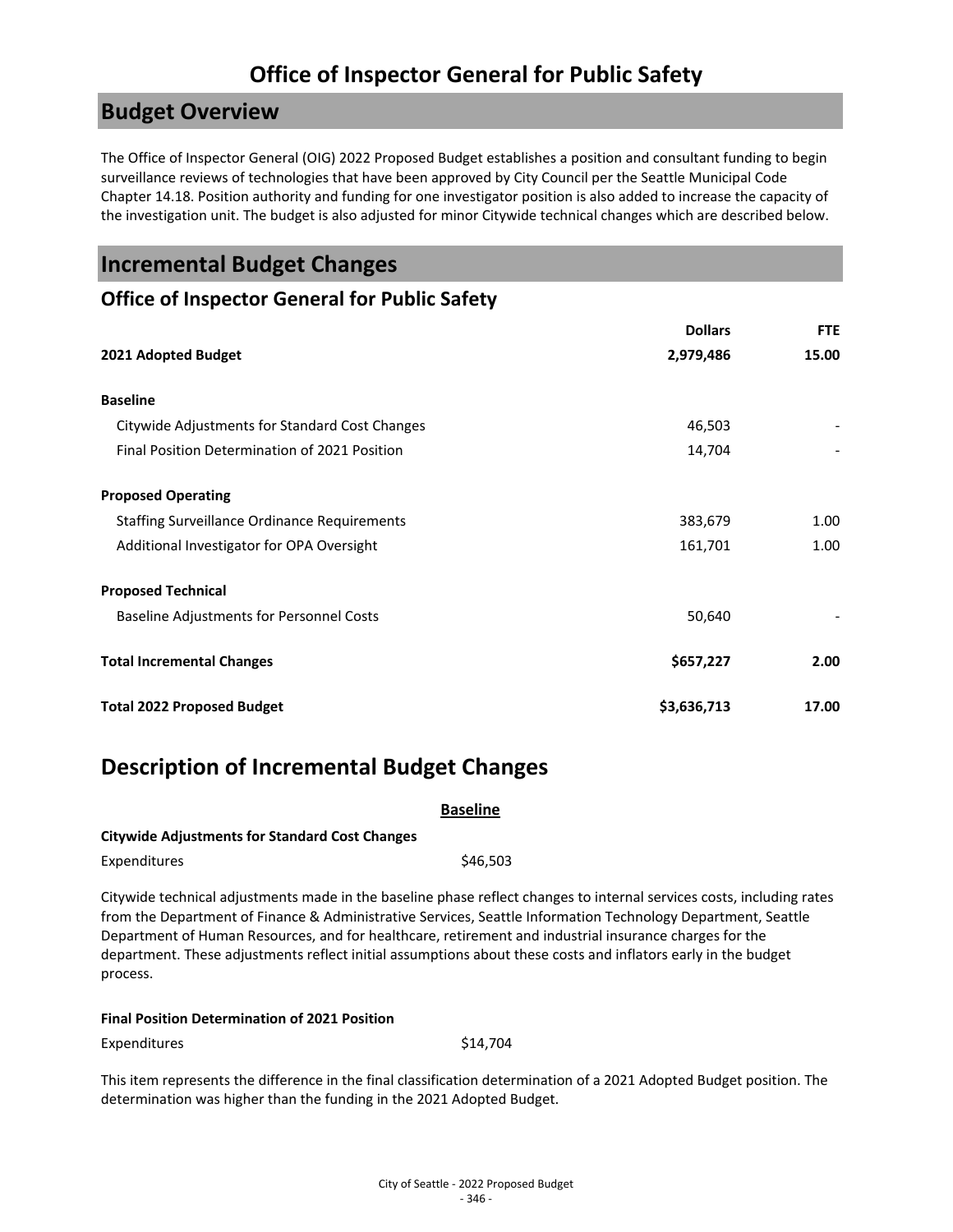### **Proposed Operating**

#### **Staffing Surveillance Ordinance Requirements**

| Expenditures        | \$383,679 |
|---------------------|-----------|
| Position Allocation | 1.00      |

Under the surveillance ordinance (SMC Chapter 14.18), the Office of Inspector General (OIG) and Office of City Auditor (OCA) are required to complete annual surveillance usage reviews of technologies that have been approved by City Council. OIG is charged with reviewing SPD technologies and OCA handles those of other City departments. The review includes but is not limited to assessment of how surveillance technology is used, including its frequency and usage patterns over time; data management protocol effectiveness; and how deployment of surveillance technologies impacted or could impact civil liberties or have disproportionate racial impacts and how these concerns are being mitigated. This change adds funding and position authority for one senior public safety auditor (Strategic Advisor 2) and \$200,000 in ongoing consulting dollars to allow OIG to meet the requirements of Chapter 14.18 without compromising other significant departmental priorities.

#### **Additional Investigator for OPA Oversight**

| Expenditures               | \$161.701 |
|----------------------------|-----------|
| <b>Position Allocation</b> | 1.00      |

This change provides position authority and funding for one Strategic Advisor 1 position to work as an Audit and Investigations Specialist. This position will improve the OIG ability to meet the Office of Professional Accountability (OPA) oversight requirements as outlined i[n Ordinance 125315.](https://seattle.legistar.com/LegislationDetail.aspx?ID=3041612&GUID=189886AB-6C46-438A-AB56-DA45AE4FCD7B&Options=ID|Text|&Search=125315)

|                                                 | <b>Proposed Technical</b> |  |
|-------------------------------------------------|---------------------------|--|
| <b>Baseline Adjustments for Personnel Costs</b> |                           |  |
| Expenditures                                    | \$50,640                  |  |

This centrally administered change adjusts appropriations to restore the annual wage increase for non-represented Executives, Managers and Strategic Advisors, which was forgone in 2021 due to financial constraints.

## **Expenditure Overview**

| <b>Appropriations</b>                                            | 2020<br><b>Actuals</b> | 2021<br>Adopted | 2022<br><b>Proposed</b> |  |
|------------------------------------------------------------------|------------------------|-----------------|-------------------------|--|
| OIG - BO-IG-1000 - Office of Inspector General for Public Safety |                        |                 |                         |  |
| 00100 - General Fund                                             | 2,084,991              | 2,979,486       | 3,636,713               |  |
| Total for BSL: BO-IG-1000                                        | 2,084,991              | 2,979,486       | 3,636,713               |  |
| <b>Department Total</b>                                          | 2,084,991              | 2,979,486       | 3,636,713               |  |
| Department Full-Time Equivalents Total*                          | 13.00                  | 15.00           | 17.00                   |  |

*\* FTE totals are provided for informational purposes only. Changes in FTEs resulting from City Council or Human Resources Director actions outside of the budget process may not be detailed here*